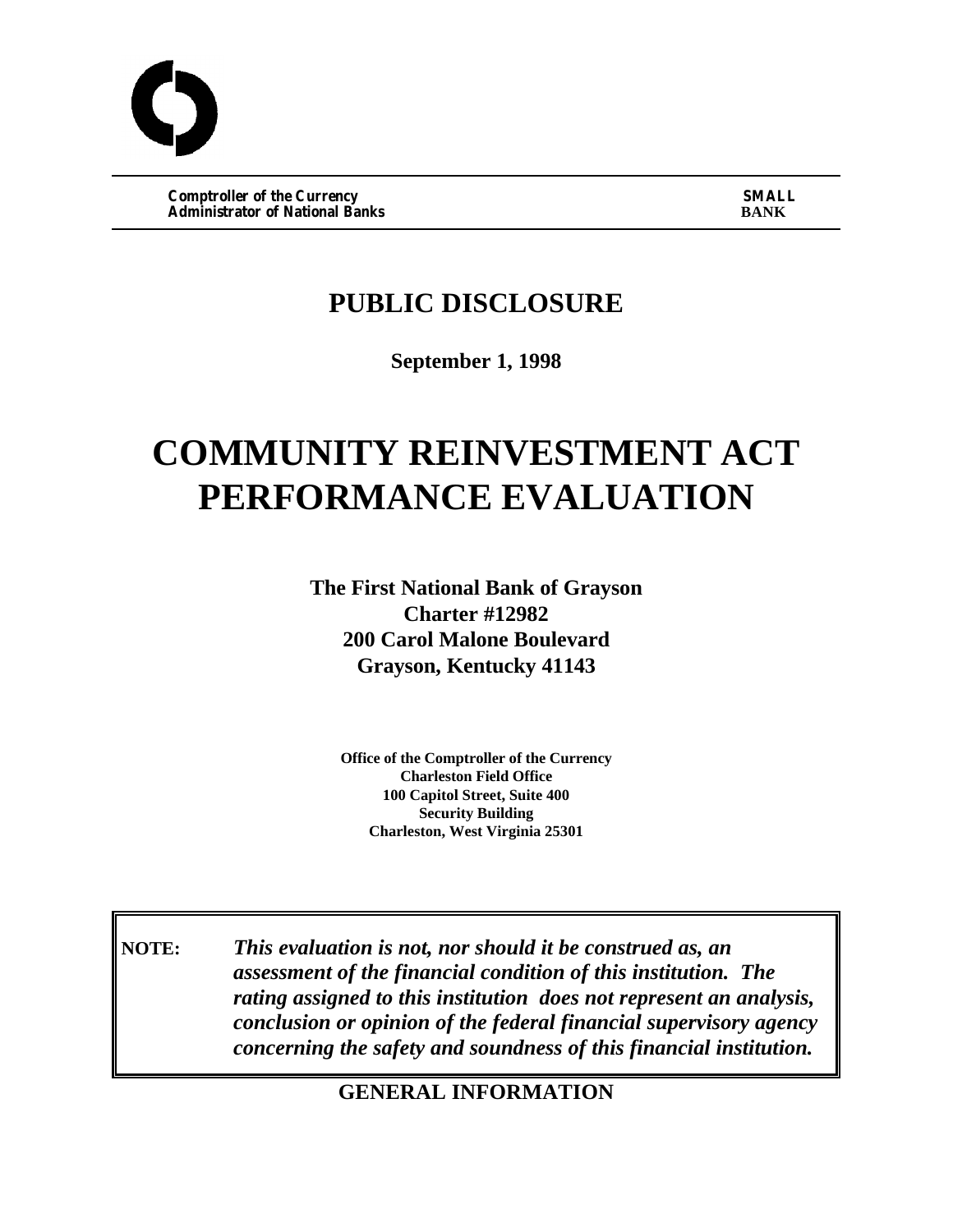*The Community Reinvestment Act (CRA) requires each federal financial supervisory agency to use its authority when examining financial institutions subject to its supervision, to assess the institution's record of meeting the credit needs of its entire community, including low- and moderate-income neighborhoods, consistent with safe and sound operation of the institution. Upon conclusion of such examination, the agency must prepare a written evaluation of the institution's record of meeting the credit needs of its community.*

This document is an evaluation of the Community Reinvestment Act (CRA) performance of *The First National Bank of Grayson* prepared by the *Office of the Comptroller of the Currency*, the institution's supervisory agency, as of September 1, 1998. The agency evaluates performance in an assessment area, as delineated by the institution, rather than individual branches. The agency rates the CRA performance of an institution consistent with the provisions set forth in Appendix A of 12 CFR Part 25.

#### **Institution's CRA Rating:** This institution is rated **Satisfactory**.

The First National Bank of Grayson (FNB) has met or exceeded the standards for satisfactory performance for each of the following assessment criteria: loan-to-deposit ratio; lending within the assessment area; lending to borrowers of different incomes and to businesses of different sizes; geographic distribution of loans; and, response to consumer complaints. This evaluation is based on information from October 31, 1995 through June 30, 1998.

The following table indicates the level of CRA performance of *The First National Bank of Grayson* with respect to each assessment criterion for small institutions:

| <b>SMALL INSTITUTION</b><br><b>ASSESSMENT CRITERIA</b>                                        | THE FIRST NATIONAL BANK OF GRAYSON<br>PERFORMANCE LEVELS                            |                                                                                   |                                                                                           |  |  |  |
|-----------------------------------------------------------------------------------------------|-------------------------------------------------------------------------------------|-----------------------------------------------------------------------------------|-------------------------------------------------------------------------------------------|--|--|--|
|                                                                                               | <b>Exceeds</b><br><b>Standards for</b><br><b>Satisfactory</b><br><b>Performance</b> | <b>Meets</b><br><b>Standards for</b><br><b>Satisfactory</b><br><b>Performance</b> | <b>Does Not Meet</b><br><b>Standards for</b><br><b>Satisfactory</b><br><b>Performance</b> |  |  |  |
| <b>Loan-to-Deposit Ratio</b>                                                                  |                                                                                     | $\mathbf X$                                                                       |                                                                                           |  |  |  |
| <b>Lending in Assessment Area</b>                                                             | X                                                                                   |                                                                                   |                                                                                           |  |  |  |
| <b>Lending to Borrowers of</b><br>Different Incomes and to<br><b>Business Different Sizes</b> |                                                                                     | X                                                                                 |                                                                                           |  |  |  |
| <b>Geographic Distribution of</b><br>Loans                                                    |                                                                                     | X                                                                                 |                                                                                           |  |  |  |
| <b>Response to Complaints</b>                                                                 | The Bank has received no CRA related complaints.                                    |                                                                                   |                                                                                           |  |  |  |

#### **DESCRIPTION OF THE INSTITUTION**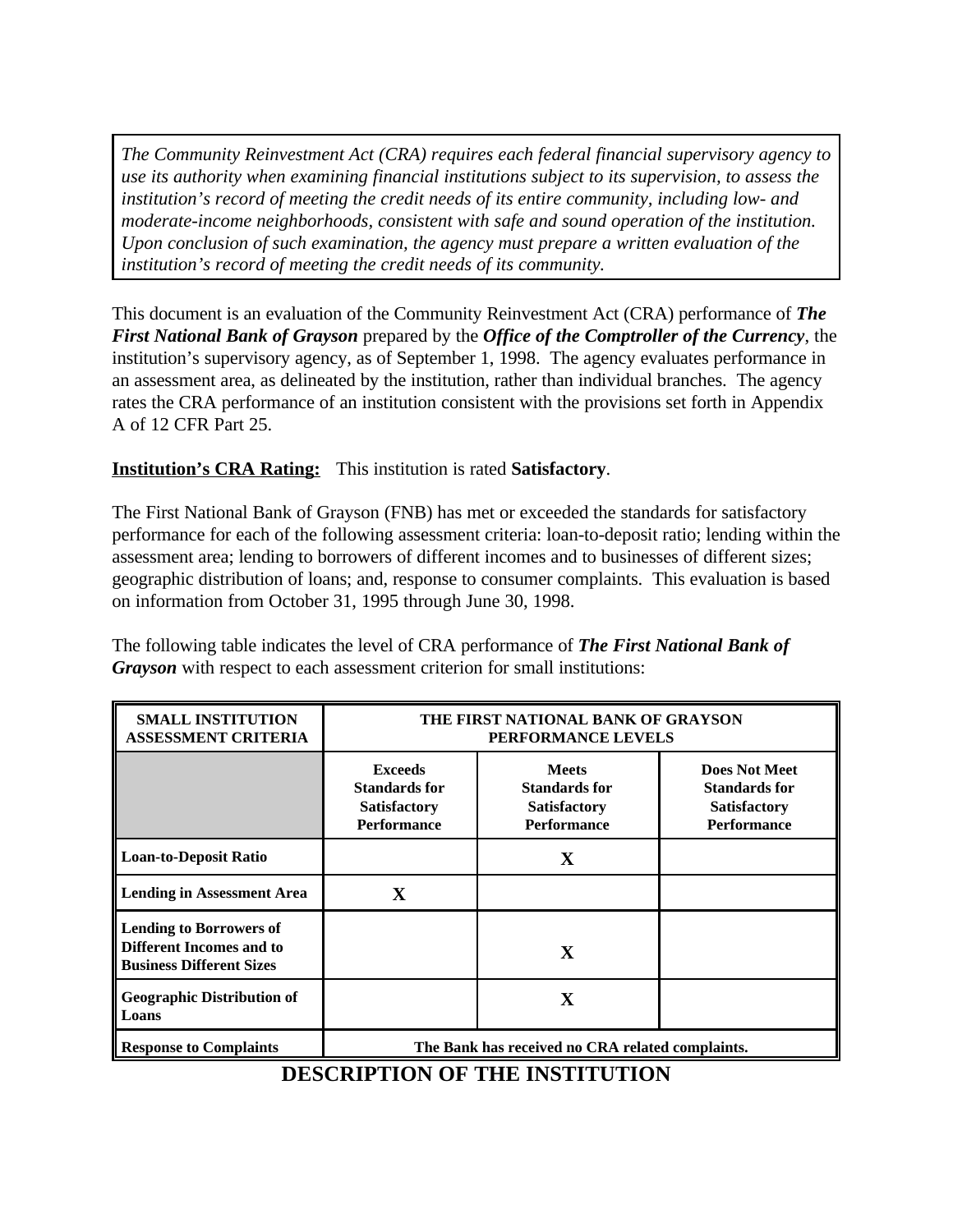FNB is a \$97.9 million community bank with five office locations in Kentucky. Offices are located in Grayson, Olive Hill, Willard, Rush, and Sandy Hook. Sandy Hook is located in Elliot County, while the other offices are located in Carter County. FNB is wholly owned by First Grayson Bancorp, Inc. which is a one bank holding company. FNB offers full service banking at all locations, with both lobby and drive-thru facilities. The bank operates five automatic teller machines with four being located at offices and one located at a local business. The Sandy Hook office recently opened in July, 1998. No offices have been closed.

To help meet the credit needs of the community, FNB offers a variety of traditional banking products and services. As of June 30, 1998, total loans represented 68% of total assets. FNB's loan portfolio consists of 38% consumer loans, 30% commercial loans, and 32% real estate loans. FNB offers a variety of consumer loans including the following: personal secured and unsecured with no minimum loan amount; various real estate loans such as balloon mortgages, home equity, home improvement, construction, and mobile home loans; and new and used auto loans. In addition, student loan and credit card applications are available to consumers which are then forwarded to other originators. Various commercial loans are also available including agricultural loans and small business loans. There are no financial conditions, legal constraints, or other conditions that would hinder the bank's ability to help meet the credit needs of its assessment area. FNB's last CRA evaluation was performed in October 1995 and was rated Satisfactory.

#### **DESCRIPTION OF THE ASSESSMENT AREA**

The bank's assessment area (AA) as of June 30, 1998, consists of Carter County in northeastern Kentucky. The area has experienced both business and population growth through the years due to major highways such as U.S. 60, I-64, and John Y. Brown Highway connecting the area to larger cities such as Huntington, WV and Ashland, KY. This county is mostly rural in nature and is home to two lakes and three state parks. Major employers include Kentucky Christian College, Cook Family Foods, the Board of Education, several hotels, fast food restaurants, and retail stores.

Carter County is one of six counties in West Virginia, Kentucky, and Ohio that comprise the Huntington, WV-Ashland, KY-Ironton, OH metropolitan statistical area (MSA). Based on 1990 U.S. Census Bureau data, 24,340 persons reside in Carter County, consisting of 6,974 total families. Banking in the AA is moderately competitive with two other financial institutions operating within Carter County.

Despite being included in a MSA, the Census Bureau has segmented Carter County into block numbering areas (BNA)\*. The AA contains seven BNAs, five of which are categorized as moderate-income areas, with the remaining two being middle-income areas. There are no low or upper income tracts. The Grayson office is located in a middle income area while the other offices are located in moderate income areas. The AA meets the requirements of the regulation and does not reflect illegal discrimination or arbitrarily exclude low or moderate income areas.

Of the total population within the AA, 64% of the families reside in moderate-income areas and 36% reside in middle-income areas. Of the 6,974 families residing in the AA, 32% are considered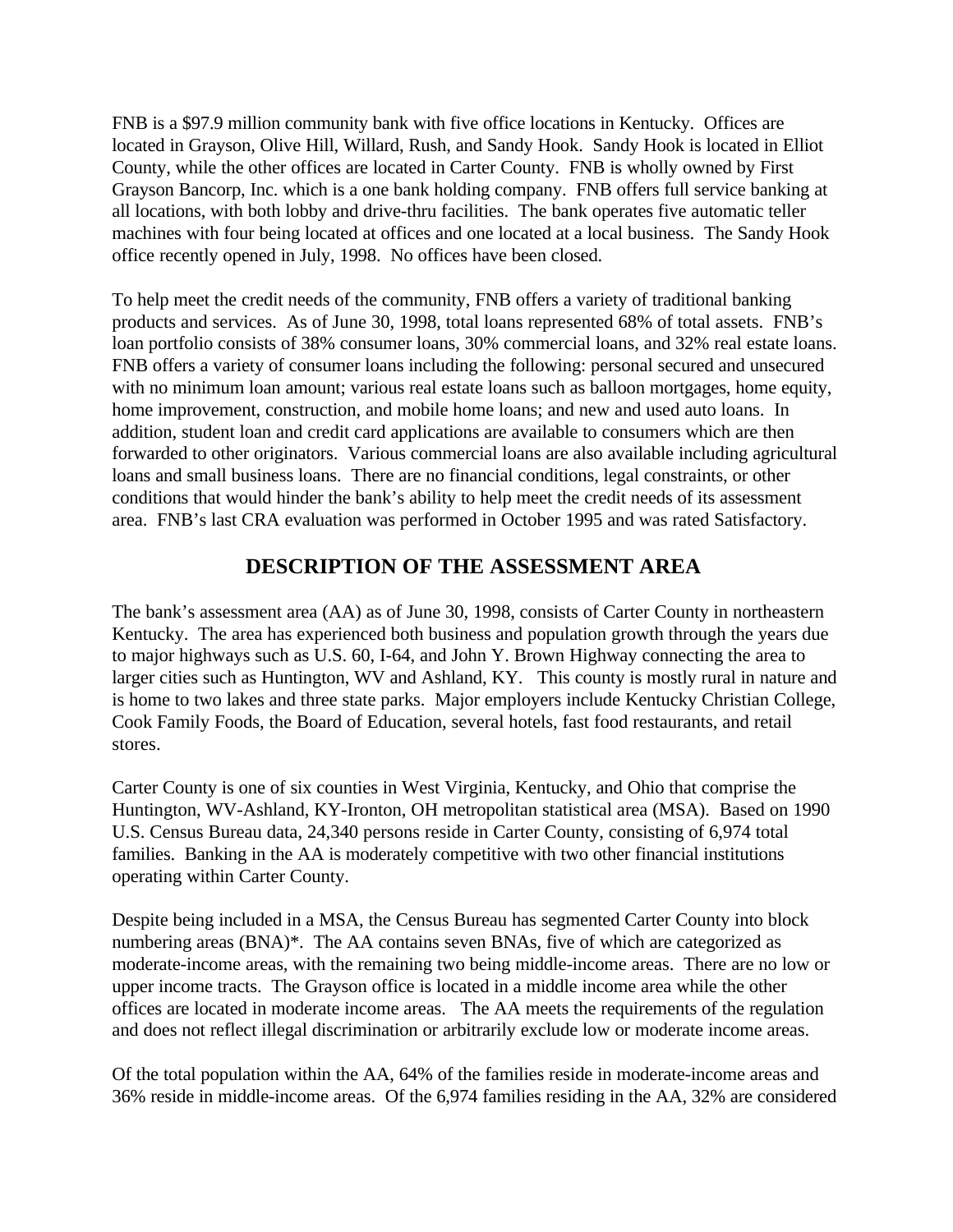low-income; 19% are moderate-income; 19% are middle-income; and, 30% are upper-income. The median family income \*\* for the MSA is \$32,800.

The unemployment rate for Carter County is 12%, which exceeds the 7% rate for the state of Kentucky. Thirty-one percent of the households receive social security income, while another 13% receive some type of public assistance. Approximately 26% of the households within the AA are considered to be below the poverty level. Twenty-seven percent of the housing units are mobile homes and another 20% are rental units.

As part of our review, we also conducted one community contact with an individual who deals with economic development in the area.

- \* *A BNA is a non metropolitan area defined by the Bureau of the Census for information gathering purposes.*
- *\*\* The term median family income describes the median income earned by people sharing a home that are related by birth, marriage, or adoption.*

### **CONCLUSIONS WITH RESPECT TO THE PERFORMANCE CRITERIA**

#### Loan-to-Deposit Ratio

FNB's loan-to-deposit ratio is reasonable. As of June 30, 1998, the bank's ratio was 74%. The bank's national peer group average was 71% for the same time period. During the eleven quarters since the last CRA examination, FNB's loan to deposit ratio has increased from 69.57% to 74.26%, with an average loan to deposit ratio of 69.94%. The loan to deposit ratios for the other two local banks as of year end 1997, were 57% and 60%.

#### C **Lending in the Assessment Area**

A substantial majority of the bank's lending activity is within the AA. In order to determine this, we used the bank's loan origination data for 1997. The following table depicts the bank's lending performance inside the AA.

|                       |      | <b>Consumer Loans</b> |      | <b>Commercial Loans</b> |     | <b>Real Estate Loans</b> |  |
|-----------------------|------|-----------------------|------|-------------------------|-----|--------------------------|--|
| <b>BNA</b>            |      |                       |      |                         |     |                          |  |
| <b>Total in</b><br>AА | 2034 | \$10,842,279          | 1383 | \$21,084,721            | 237 | \$9,307,049              |  |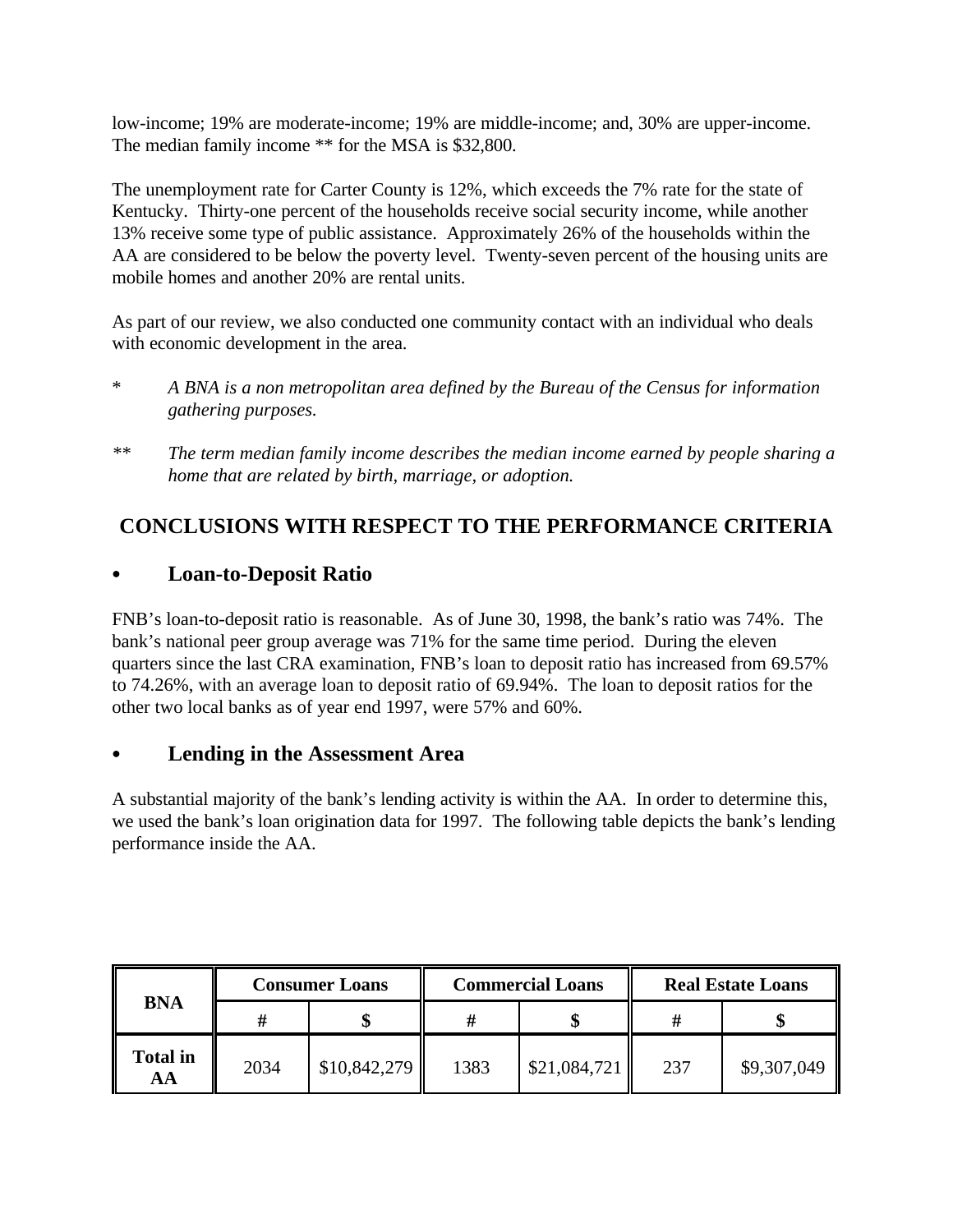| <b>Total</b><br><b>Loans</b> | 2589   | \$14,325,345 | 1667   | \$26,849,138 | 290    | \$11,204,498 |
|------------------------------|--------|--------------|--------|--------------|--------|--------------|
| $\%$ in AA                   | 78.56% | 75.69%       | 82.96% | 78.53%       | 81.72% | 83.07%       |

#### C **Lending to Borrowers of Different Incomes and to Businesses of Different Sizes**

Lending levels reflect a reasonable distribution among borrowers of various income levels and businesses of different sizes. We determined this by analyzing a sample of real estate related loans originated between January 1, 1998 and June 30, 1998. The chart below illustrates FNB's lending to individuals of different income levels, based on this sample of loans.

| <b>Income</b><br><b>Level</b> | <b>Families by</b><br><b>Income</b><br><b>Level</b> | Number of<br>Loans | Percent by #<br>of Loans | \$ Amount of<br>Loans | Percent by \$<br><b>Amount</b> |
|-------------------------------|-----------------------------------------------------|--------------------|--------------------------|-----------------------|--------------------------------|
| Low                           | 32%                                                 | 20                 | 42%                      | \$112,000             | 23%                            |
| <b>Moderate</b>               | 19%                                                 | 12                 | 25%                      | 100,000               | 21%                            |
| <b>Middle</b>                 | 19%                                                 | 9                  | 18%                      | 94,000                | 20%                            |
| <b>Upper</b>                  | 30%                                                 |                    | 15%                      | 174,000               | 36%                            |
| <b>Total</b>                  | 100%                                                | 48                 | 100%                     | \$473,000             | 100%                           |

The bank's level of lending to businesses of different sizes is good. By using the size of loans as an indicator of business size, we found that 100% of commercial loans approved between the months of January and June 1998, were for amounts less than \$1 million. The average amount extended was \$117,000. The bank currently has \$1.1 million in agricultural loans as of June 30, 1998.

#### C **Geographic Distribution of Loans**

FNB's geographic distribution of loans reflects a reasonable dispersion within the moderate- and middle-income BNAs, based on both number of loans and amount loaned. This determination is based on the bank's analysis of loans originated during 1997. The following table illustrates the geographic lending performance for consumer, commercial, and real estate loans in 1997.

| <b>BNAs within</b><br>AА | <b>Families</b><br>within BNA | Number of<br>Loans | <b>Percent by #</b><br>of Loans | \$ Amount of<br>Loans | Percent by \$<br><b>Amount</b> |
|--------------------------|-------------------------------|--------------------|---------------------------------|-----------------------|--------------------------------|
| <b>Moderate</b>          | 64%                           | 1898               | 52%                             | \$19,336,406          | 47%                            |
| Middle                   | 36%                           | 1756               | 48%                             | 21,897,643            | 53%                            |